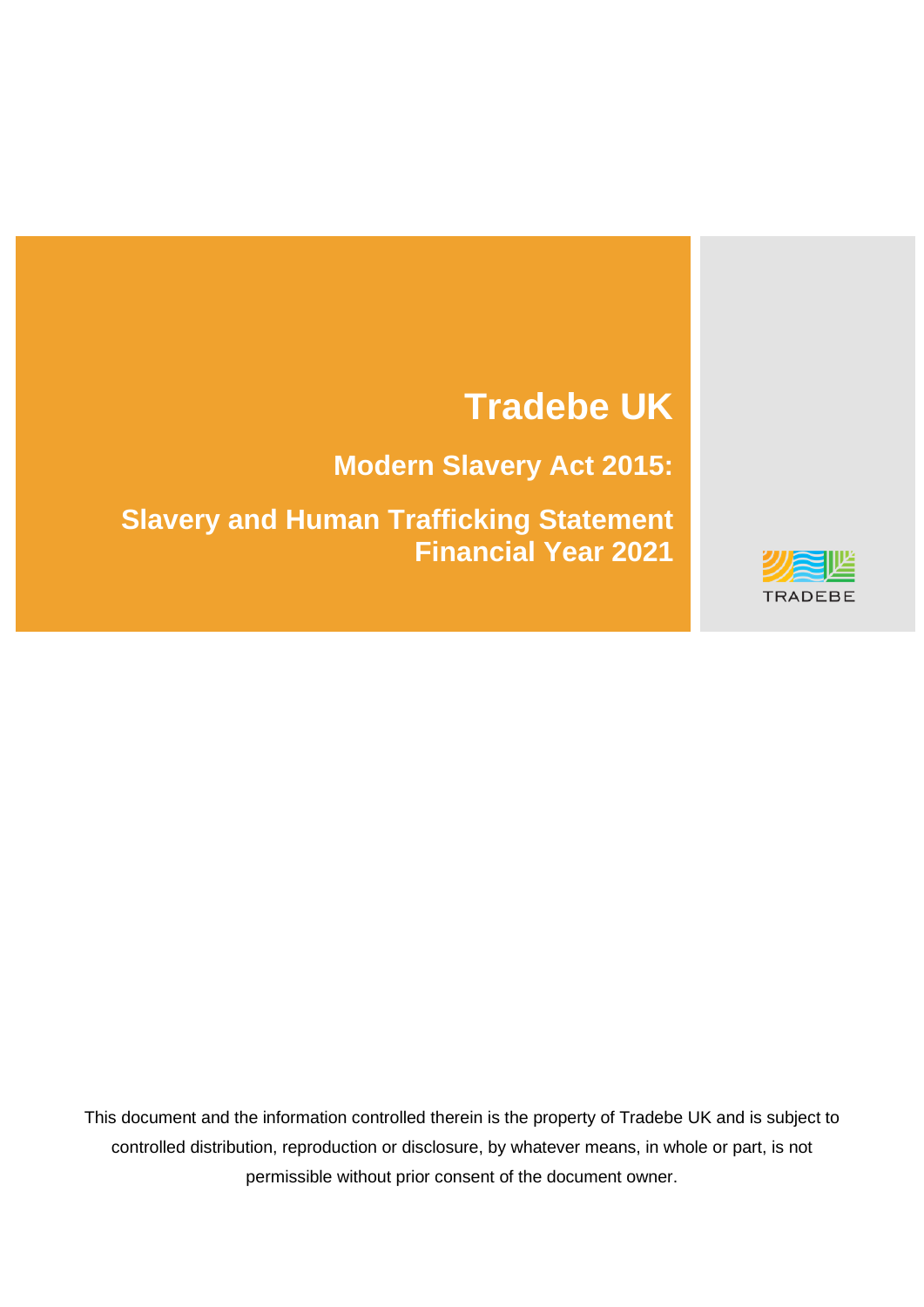

## **INTRODUCTION**

Tradebe is an international leader in waste reclamation and recycling solutions.

At Tradebe we are fully aware of our responsibilities under the Modern Slavery Act 2015 and are committed to our role in combatting this global problem. We apply robust practices to combat slavery and human trafficking both in the workplace and in our supply chains. This statement sets out the steps we have taken to understand potential modern slavery risks related to our business and to put in place controls that ensure there is no slavery or human trafficking present.

This statement relates to our UK business activities during the financial year to 31st December 2021.

## **OUR STRUCTURE**

Tradebe is a leading, global company in the environmental sector serving various markets including industrial, manufacturing, petrochemical, pharmaceutical, oil & gas, etc. We offer our services in Europe {UK, Spain, France and Germany) and in the US. Tradebe, employing more than 2,600 people worldwide and operating in more than 90 facilities across Spain, United Kingdom, United States, France, Germany & Italy.

The Group has annualised revenues in excess of 600 Million Euros, and currently operates in the following countries:

- Spain. The organisation operates and provides a range of waste management services, including wastewater treatment, solvent recycling, oil services, metal recovery, port services, mineral recycling & consultancy.
- UK. The organisation operates and provides a range of waste management services, including wastewater treatment, solvent recycling, incineration, clinical and radioactive waste management.
- USA. The organisation operates and provides a range of waste management services including chemical & wastewater treatment and recycling, solvent recovery, government services, lab-pack and total waste management.
- France. The organisation operates and provides a range of waste management services including chemical & wastewater treatment and recycling, lab-pack and total waste management as well as field services.

#### **OUR BUSINESS**

Our business in the UK is organised into three divisions: Incineration & Radioactives, Healthcare Division (clinical waste) and Industrial Division.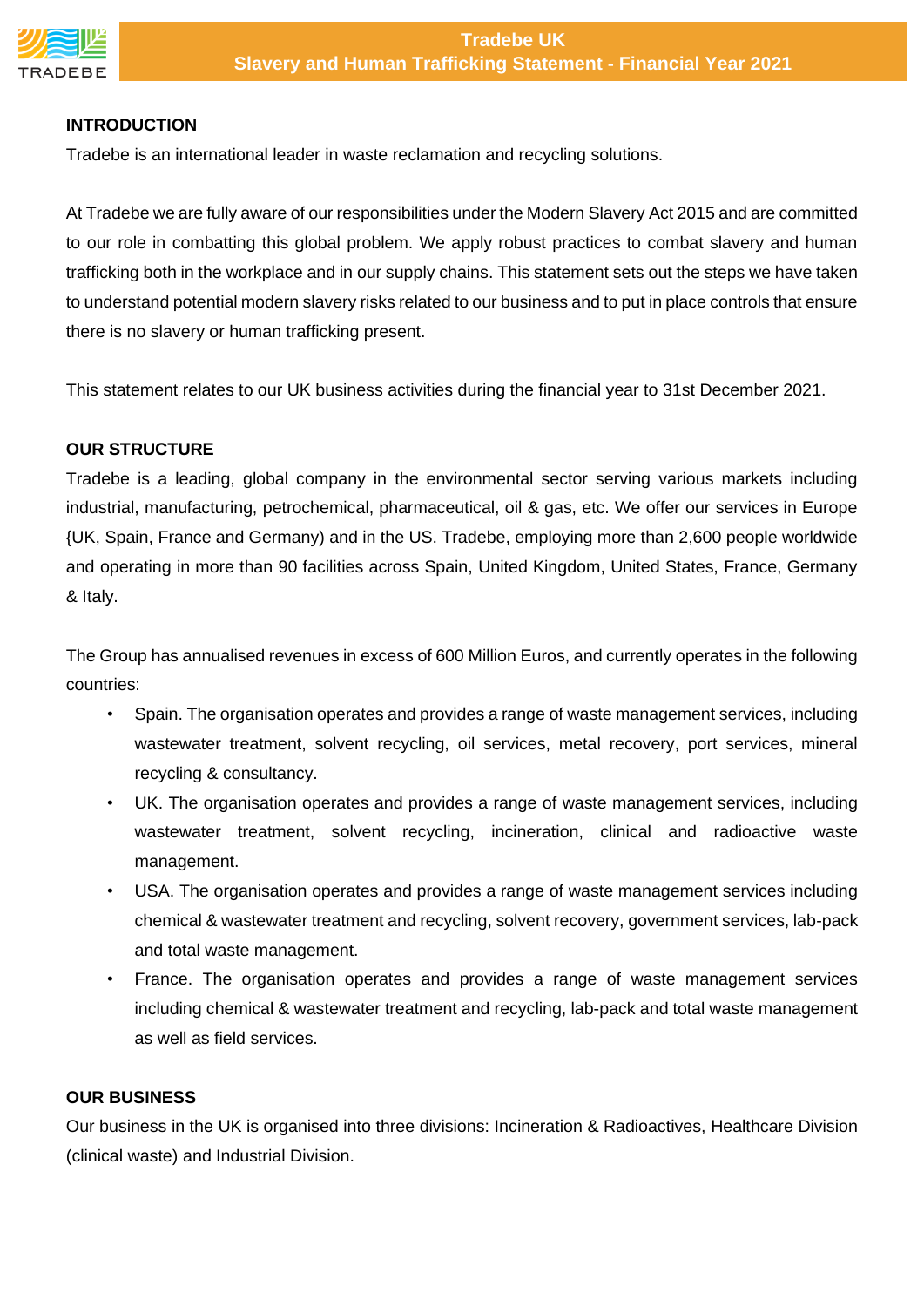

#### **Tradebe UK Slavery and Human Trafficking Statement - Financial Year 2021**

The responsibility for the organisation's anti-slavery initiatives is as follows:

- Policies: HR department is responsible for reviewing and issuing related policy.
- Risk assessments: Line managers and/ or Safety, Health, Environment, Quality (SHEQ) personnel with HR personnel support.
- Investigations/due diligence: HR Department and line managers are responsible.
- Awareness/Communication: Delivered by our online learning platform with knowledge checkpoints and end of course test with pass rate.

#### **RISK AND EXPOSURE**

We assess that there is relatively low level of risk with regards to modern slavery and human trafficking within our own direct UK business and in the countries in which we operate.

We are committed to ensuring that any such risk is identified and appropriate control measures are in place. We acknowledge that a greater risk exists within our supply chains. Our supply chains include the sourcing of raw materials and services, principally related to the transportation, treatment and recycling of waste, and may involve services sourced both within the UK and overseas. Below we set out the control measures employed to identify and mitigate these risks.

## **OUR POLICIES ON SLAVERY AND HUMAN TRAFFICKING**

The organisation operates the following policies that describe our approach to identification of modern slavery risks and the steps we take to prevent slavery and human trafficking in our operations.

- **Whistleblowing Policy.** The organisation encourages all its workers, customers and other business partners to report any concerns related to the direct activities of the organisation or its related supply chains. This includes any circumstances that may give rise to an enhanced risk of slavery or human trafficking. The organisation's whistleblowing procedure is designed to make it easy for workers to make disclosures, without fear of retaliation.
- **Equal Opportunities Policy.** We are an equal opportunities employer committed to ensuring, within the framework of the law, that our workplace is free from all forms of discrimination. This extends to our customers and suppliers. It is the responsibility of every employee to ensure their own conduct conforms to the expected standards and to flag issues should they discover behaviour that causes concern.
- **Employee Code of Conduct**. The organisation's code of conduct makes clear to employees the actions and behaviour expected of them when representing the organisation. The organisation strives to maintain the highest standards of employee conduct and ethical behaviour when operating in the UK and abroad and in managing its supply chain.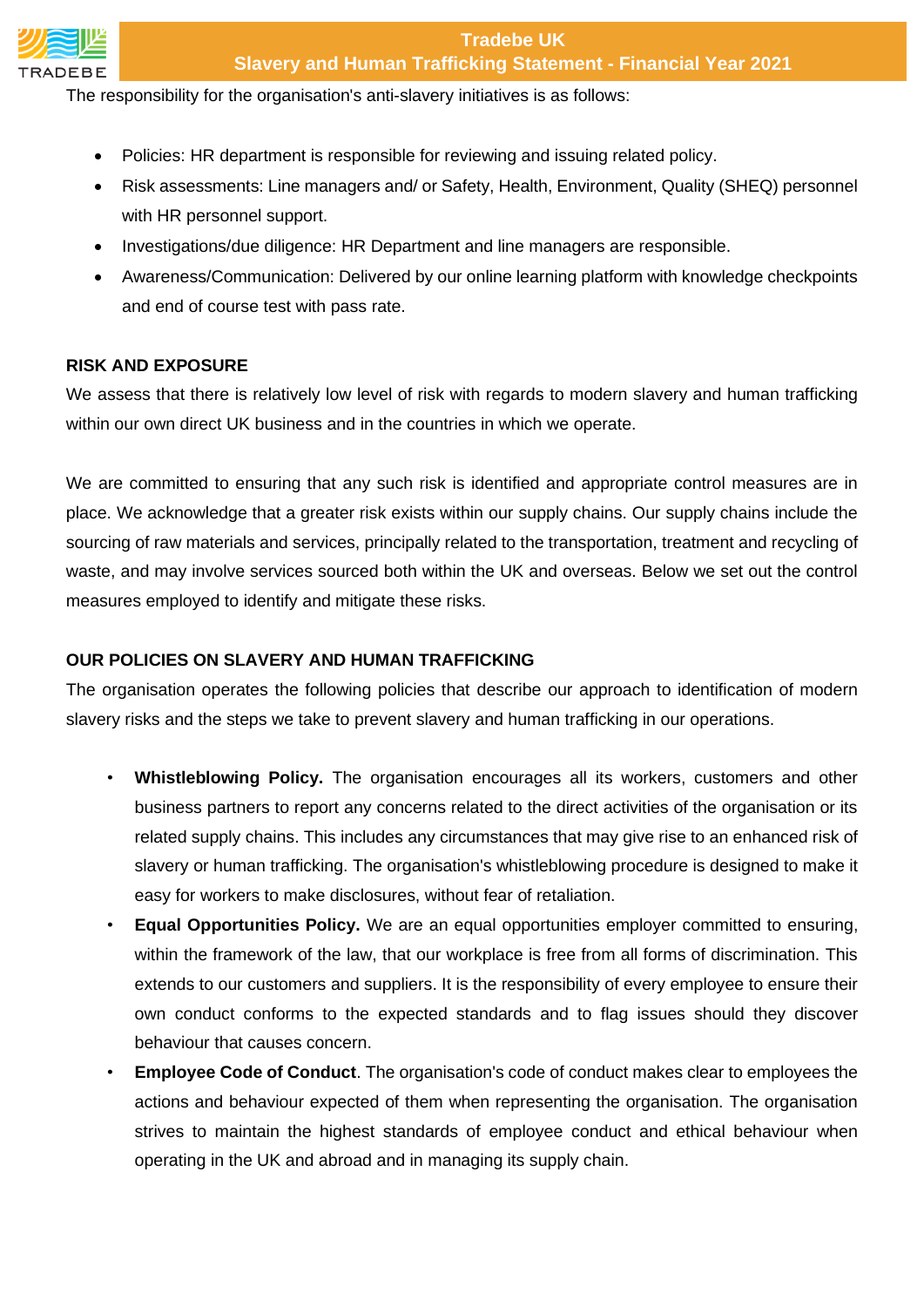# **Tradebe UK Slavery and Human Trafficking Statement - Financial Year 2021**



- **Supplier/Procurement terms and conditions.** The organisation is committed to ensuring that its suppliers adhere to the highest standards of ethics and we expect suppliers to demonstrate that they provide safe working conditions where necessary, treat workers with dignity and respect and act ethically and within the law in their use of labour. Suppliers are expected to undertake whatever measures are appropriate to ensure that modern slavery & human trafficking is not present within their organisations or supply chains. Failure to comply with these standards will lead to contract review and may include removal from our approved supplier list.
- **Recruitment/Agency Workers Policy.** The organisation uses only specified, reputable employment agencies to source labour and always verifies the practices of any new agency we commission before accepting workers from that agency. We ensure that agencies carry out all right to work checks and where possible pass that information to us prior to employment. The candidate is to provide reference contacts prior to employment and produce all appropriate documents, including right to work, whether sourced through an agency or otherwise. DBS checks are carried out when an employee is required to work in the restricted areas of some of our customers as required by law. All recruitment organisations are subject to the same supplier expectations out lined above.
- **Corporate Sustainability Report.** We produce a Corporate Sustainability Report, which is freely available to all employees and external stakeholders via our website and sets out our commitment to combating modern slavery and human trafficking together with the steps undertaken to ensure this.

# **DUE DILIGENCE PROCESSES TO COMBAT SLAVERY AND HUMAN TRAFFICKING**

We undertake due diligence when considering taking on new suppliers, and regularly review our existing suppliers. This process includes:

- evaluating the modern slavery and human trafficking risks of each new supplier and targeting our assessment and controls where we judge that risk to be highest.
- ensuring that our expectations of business behaviour are clearly communicated to all suppliers. This includes, as a minimum, compliance with the requirements and sentiments of the Modern Slavery Act 2015, and in particular section 54(1)
- taking steps to improve substandard suppliers' practices, which may include providing advice to suppliers and requiring them to implement action plans.
- invoking sanctions against suppliers that fail to improve their performance in line with an action plan or seriously violate our supplier expectations, including the termination of the business relationship.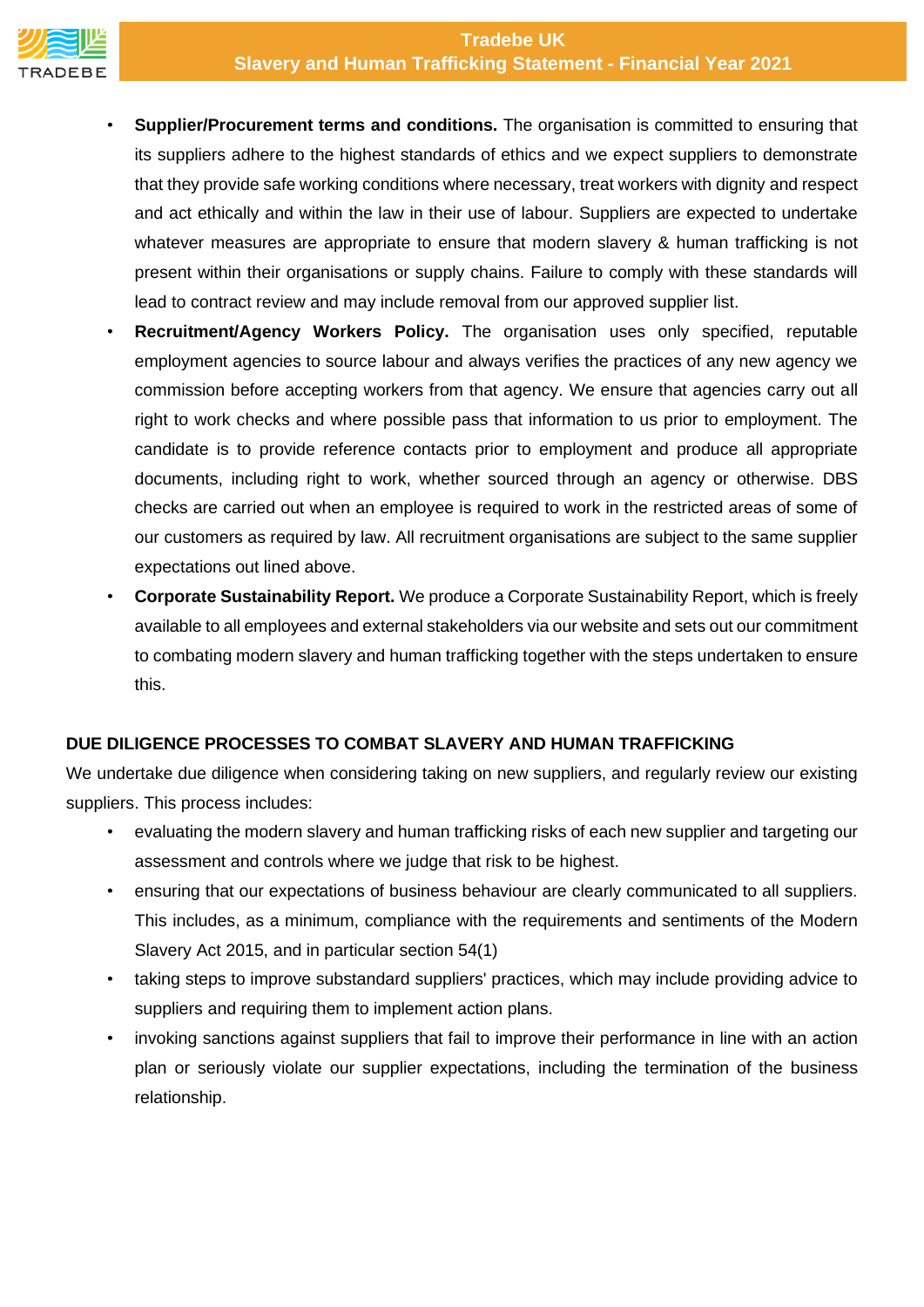

# **EMPLOYEE AWARENESS TRAINING**

To ensure a high level of understanding of the risks of modern slavery and human trafficking in our supply chains and our business, we provide awareness training to our staff via our online learning platform. We also expect our business partners to provide awareness training to their staff and suppliers.

Tradebe's awareness training covers the following:

- Understanding what Modern Slavery means
- Recognising what the Modern Slavery Act 2015 is
- Identifying the signs of Modern Slavery
- Identifying what makes people vulnerable to Modern Slavery
- Recognising how to make a change to Modern Slavery
- Understanding how to report Modern Slavery

This includes understanding the importance of our employee Code of Conduct and other written policies.

#### **MONITORING EFFECTIVENESS IN COMBATTING MODERN SLAVERY AND HUMAN TRAFFICKING**

The organisation continues to review the following key performance indicators (KPls) to measure how effective we are in ensuring that modern slavery and human trafficking is not present in any part of our business or supply chains:

- Use of labour monitoring including the introduction of SuccessFactors {My Tradebe) to support greater visibility of our employee data and enhance our reporting capabilities.
- Annual reviews of employee wages in line with National Minimum & National Living Wage as set by the UK Government.
- New staff offer letters and contracts ensuring more a more robust wording and process are in place for Right to Work checks.
- Level of communication and personal contact with our supply chain representatives and their understanding of, and compliance with our expectations
- Requiring all relevant staff, supply chain managers & HR professionals have sufficient understanding of the issues surrounding modern slavery and the actions to take where appropriate.
- Ensuring supply chain verification is carried out by all staff who have responsibility for hiring contractors or supply chains. Our staff have to submit all requests through a dedicated purchasing team, to ensure the supplying company are compliant with all our company requirements. The